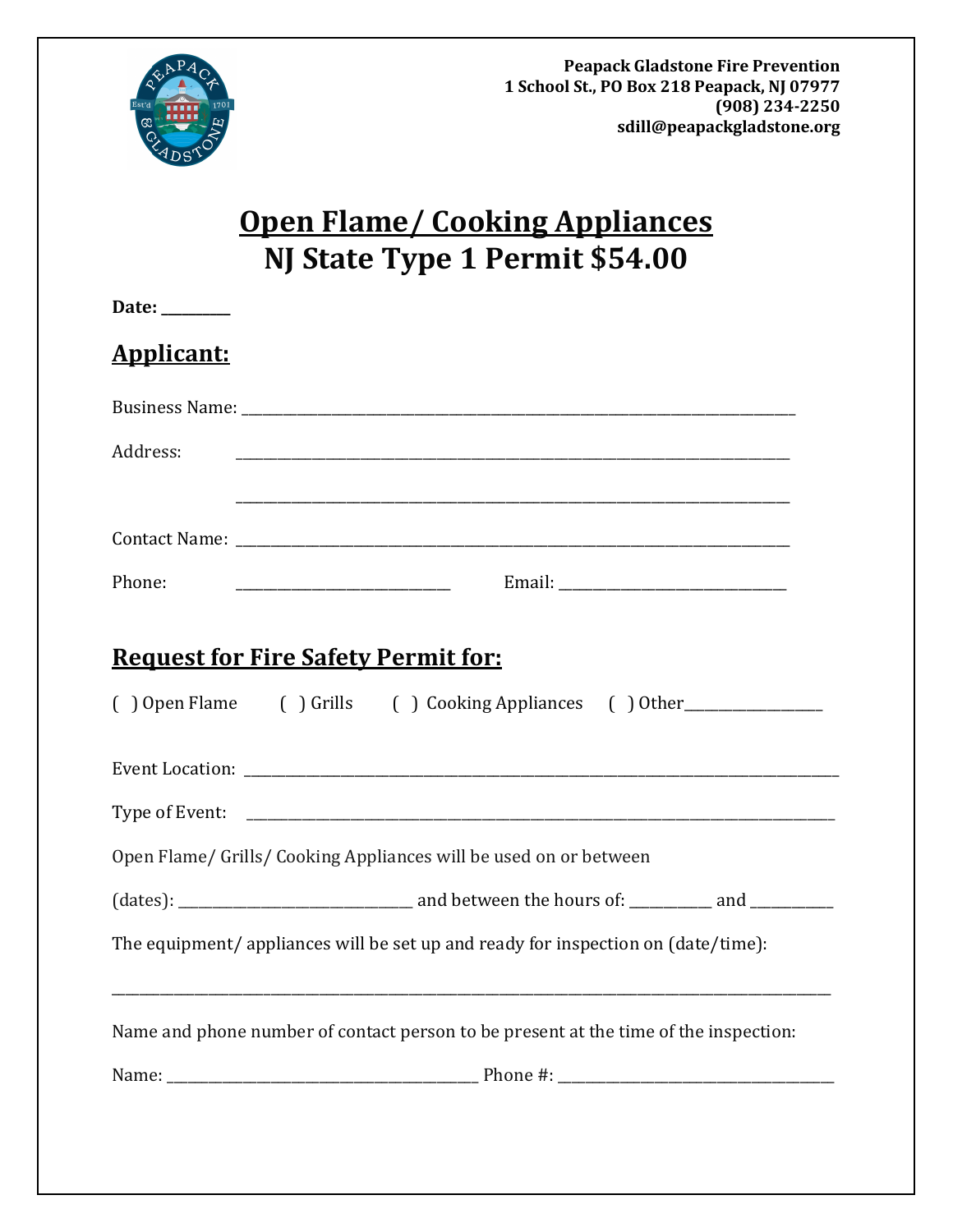

# **Additional Information:**

Number of grills/ cooking appliances: \_\_\_\_\_\_\_\_\_\_\_\_\_\_\_\_\_\_\_\_\_\_\_\_\_\_\_\_\_\_\_\_\_\_\_\_\_\_\_\_\_\_\_\_\_\_\_\_\_\_\_\_\_\_\_\_\_\_\_\_

| $( )$ Grill | () Deep Fryer () Stove () Oven () Other____ |  |  |  |
|-------------|---------------------------------------------|--|--|--|
|-------------|---------------------------------------------|--|--|--|

**All grills/ cooking appliances shall be located a minimum of 5 feet from any building, building overhang or structure.**

**Fuel type: ( ) Charcoal ( ) Wood ( ) Propane**

**If using propane, number of propane tanks\_\_\_\_\_\_\_\_\_\_\_\_\_\_ and size of tanks\_\_\_\_\_\_\_\_\_\_\_\_\_\_\_\_**

Propane tanks shall be properly secured to prevent tipping or falling over. All Tanks, valves, appliances and hoses must be in good condition.

Hoses are not permitted to be taped

Fire Extinguisher with a minimum rating of 2A-10 B:C with a current inspection tag must be provided.

**If using charcoal or wood, ashes must be properly disposed of.**

### **Method of disposal for ashes: \_\_\_\_\_\_\_\_\_\_\_\_\_\_\_\_\_\_\_\_\_\_\_\_\_\_\_\_\_\_\_\_\_\_\_\_\_\_\_\_\_\_\_\_\_\_\_\_\_\_\_\_\_\_\_\_\_\_\_\_\_\_\_\_\_\_\_**

Water source (garden hose) must be provided for fire extinguishment. If garden hose is not available: (2) 5 gallon buckets of water and a fire extinguisher with a minimum rating of 2A-10 B:C, with a current inspection tag must be provided.

## **Cooking Activities under Canopies**

Cooking under canopies is permitted as long as the activity complies with the NJ Division of Fire Safety Bulletin #2006-01 and all applicable sections of the New Jersey Uniform ire Code:

 $\int$  I plan to use a canopy If yes, what size:

( ) I will not use a canopy

**Canopy Fabric must meet the flame resistance of NFPA 701- the canopy label must state the fabric meets "NFPA 701" (National Fire Protection Association)**

\*Note Labels that only state "CPAI-84" or wording "Flame Retardant" are not acceptable.